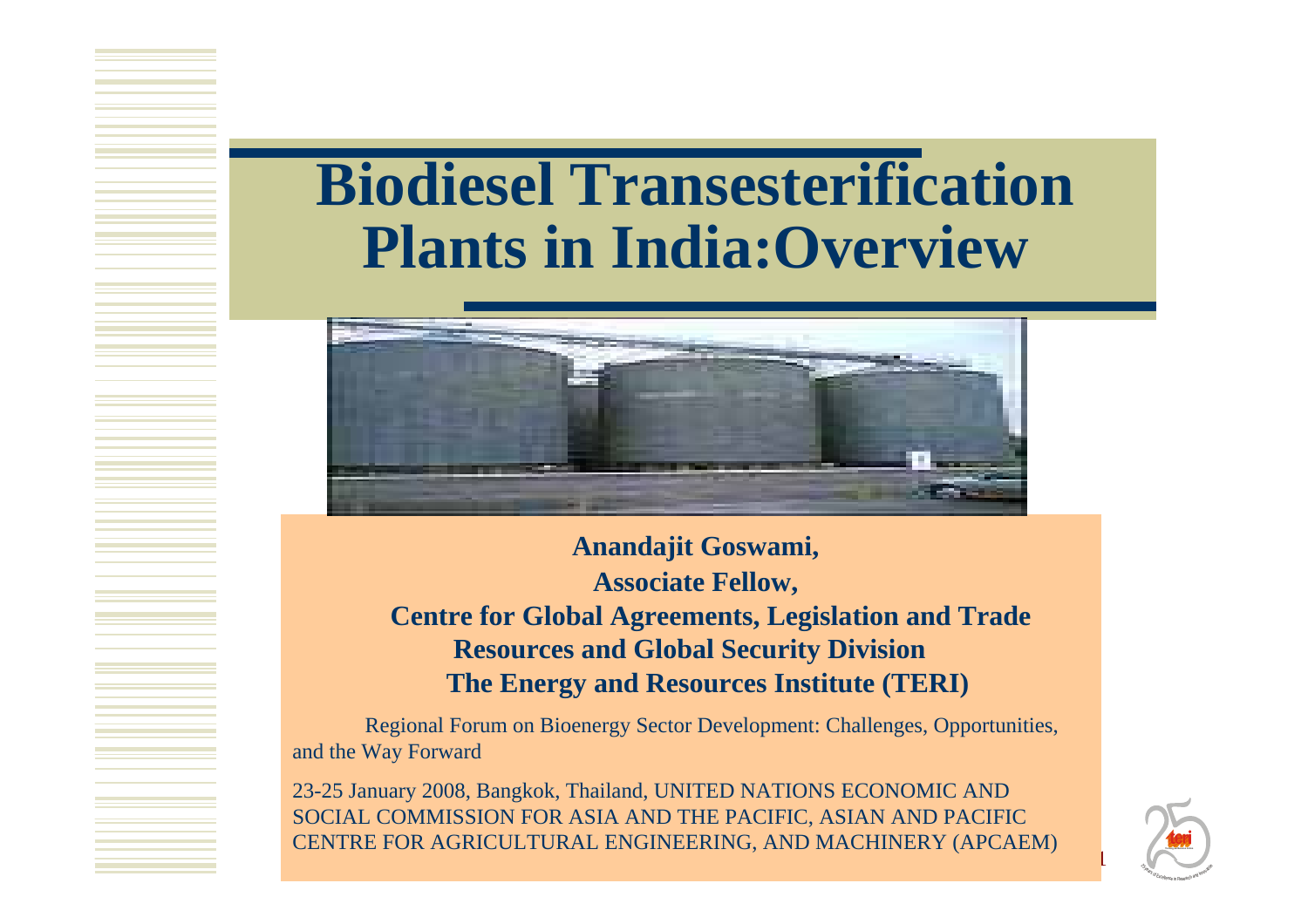### **Structure**

- Introduction
- Global Scenario
- Front Runners
- Indian Scenario
- The Players
- Challenges
- Way Ahead

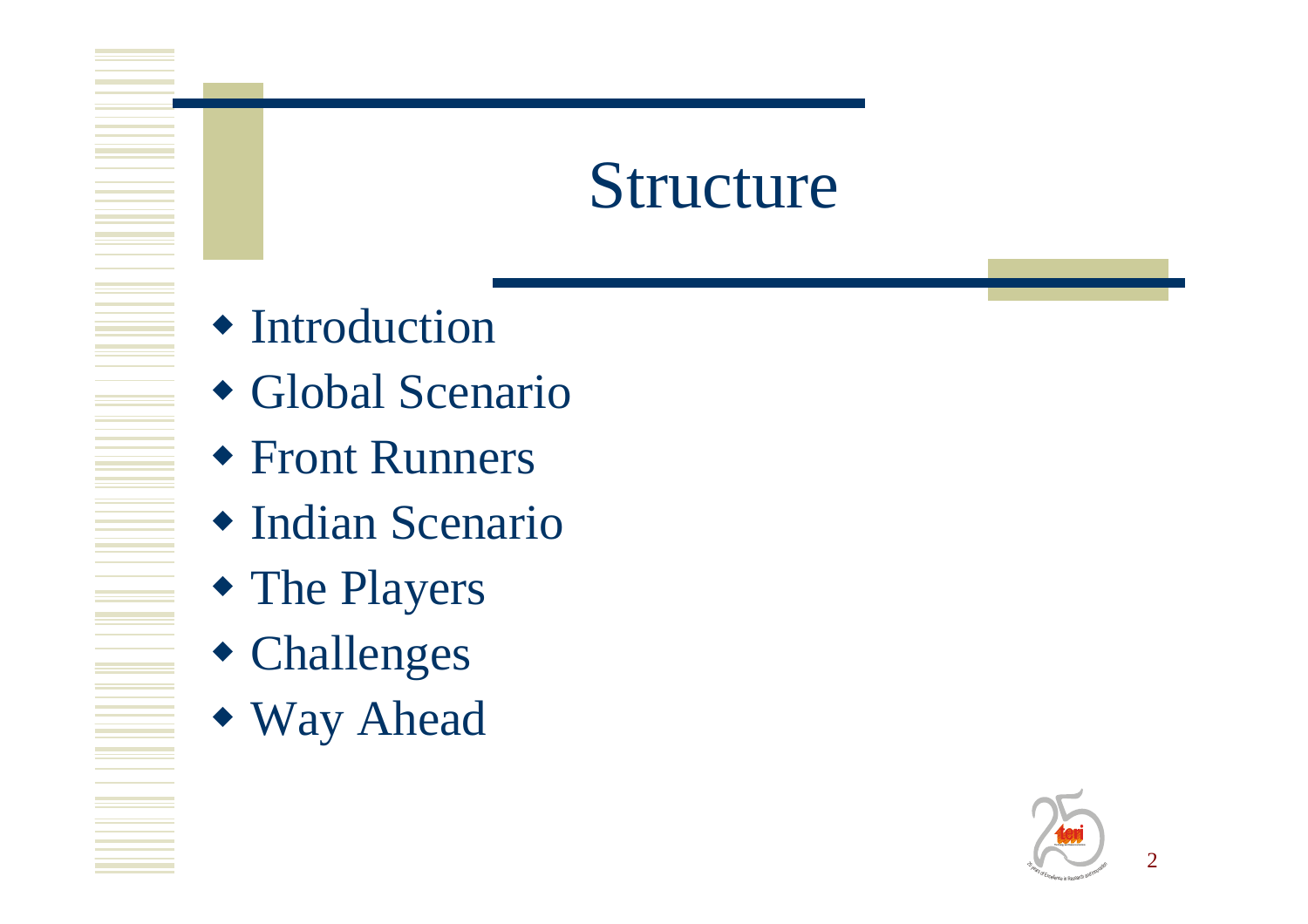## Introduction

- Increasing Energy Demand and Economic Growth
	- **Energy Elasticity of Demand**
	- $\bullet$  6<sup>th</sup> in Energy Demand amongst the countries of the world
- Inadequate Supply of Energy
	- Supply of coal is at 515 MT whereas demand is at 620 MT (according to working group on coal and lignite)
- Demand Supply Gap
- Oil Imports. Environmental Emissions
	- 70% of consumption is met through imports
- Need for alternative fuels
	- F. **E** Biodiesel

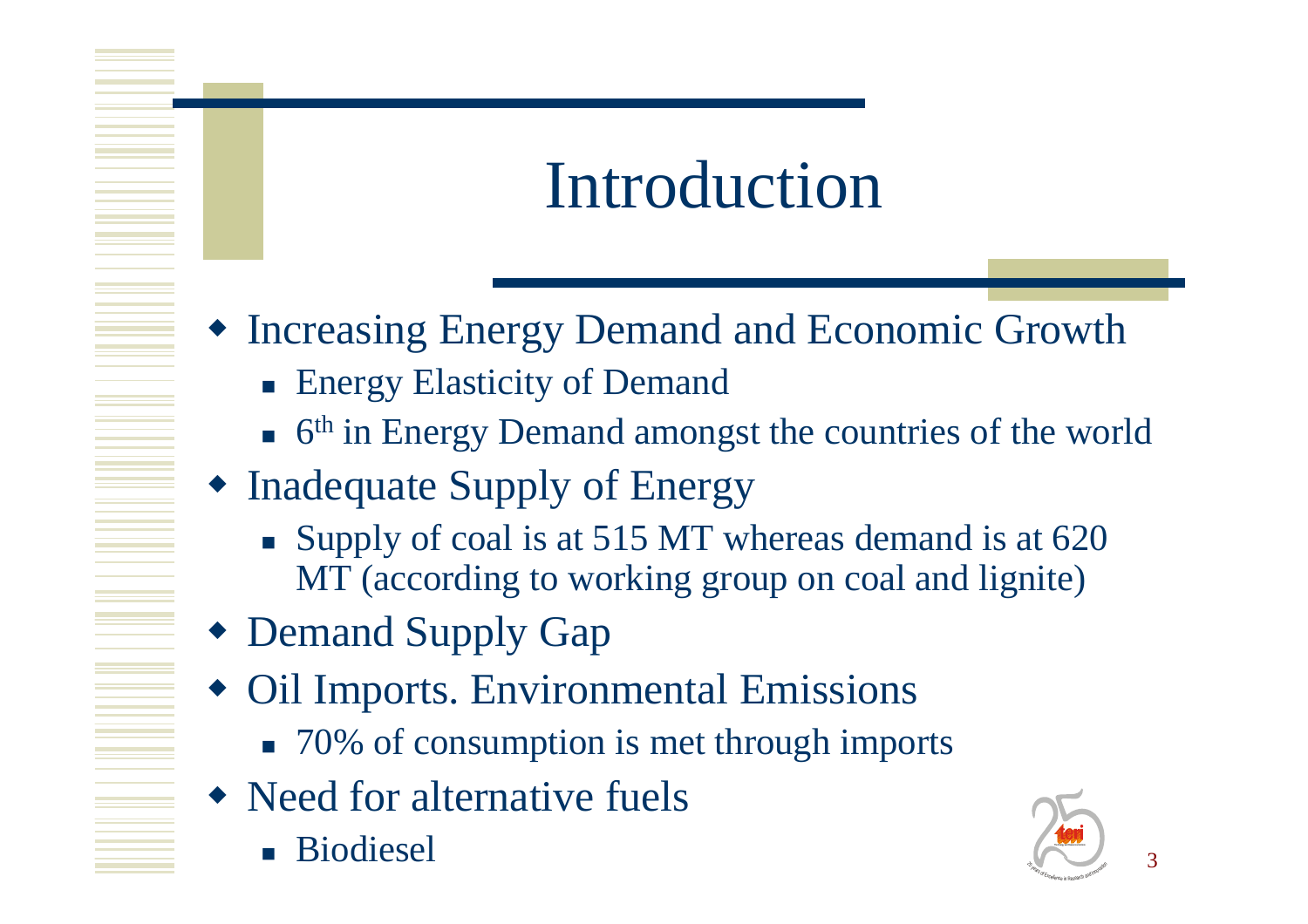Technology Need for Biodiesel Production

- Extraction and Transesterification Technology
- Technology for conversion of triglycerides in extracted oil to biodiesel (which is an alkyl ester)
	- In the presence of catalyst like Sodium Hydroxide, Potassium Hydroxide and acids like sulphuric acid

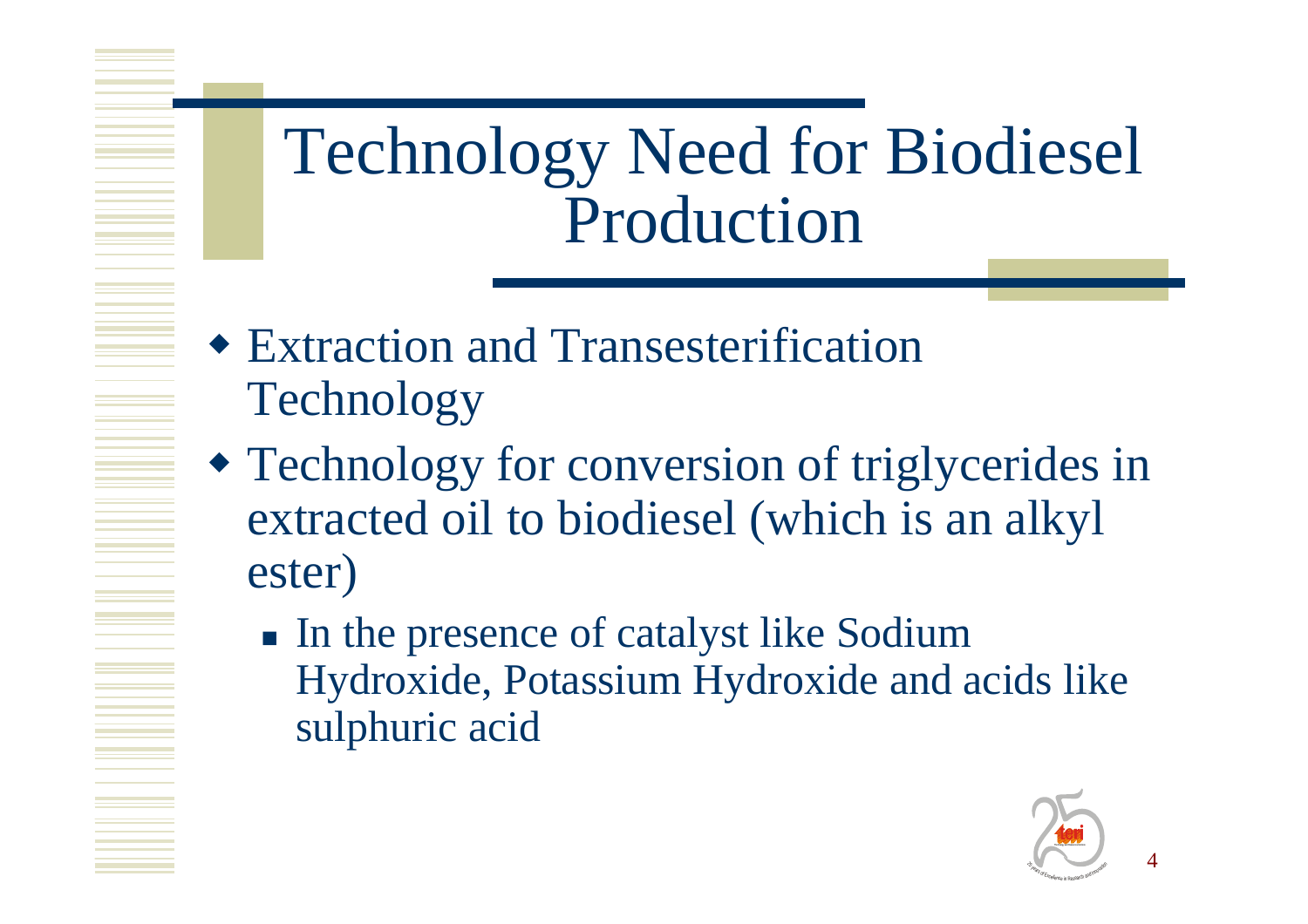## **International Front Runners**

- ◆ Ballestra, Italy
- **\* BDT Biodiesel Technologies, Austria**
- ◆ Biodiesel Industries, U.S.
- ◆ Biodiesel International, U.S
- ◆ Biosource Fuels, LLC, U.S.
- ◆ BIOX Corporation, Canada
- Crown Iron Works Company, U.S.

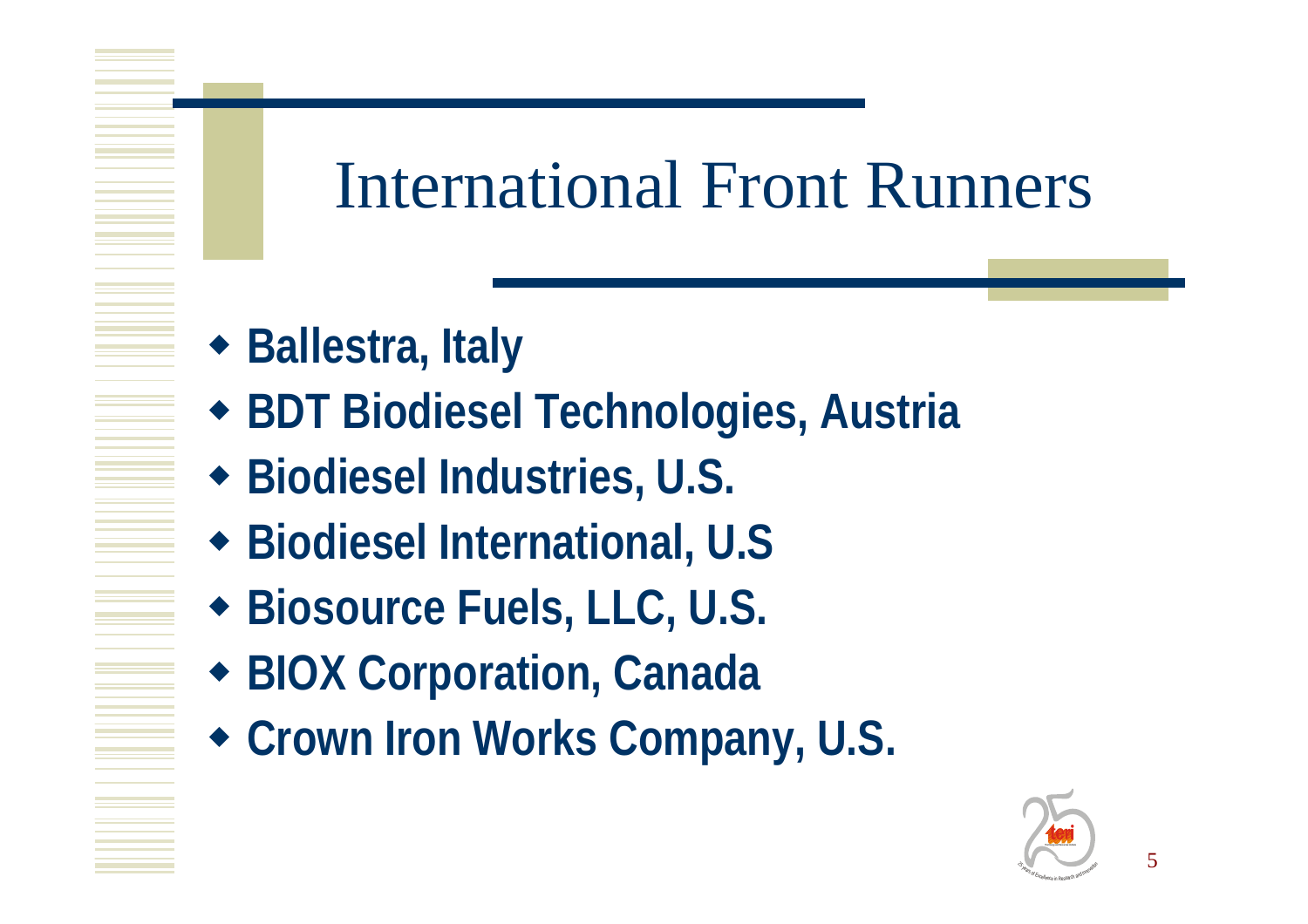### Contd.....

- ◆ Energea Biodiesel Technology, Austria
- Imperial Western Products, Inc., U.S.
- Lurgi PSI, Inc.U.S.
- ◆ Pacific Biodiesel, Inc.Hawaii.
- ◆ Superior Process Technologies, U.S.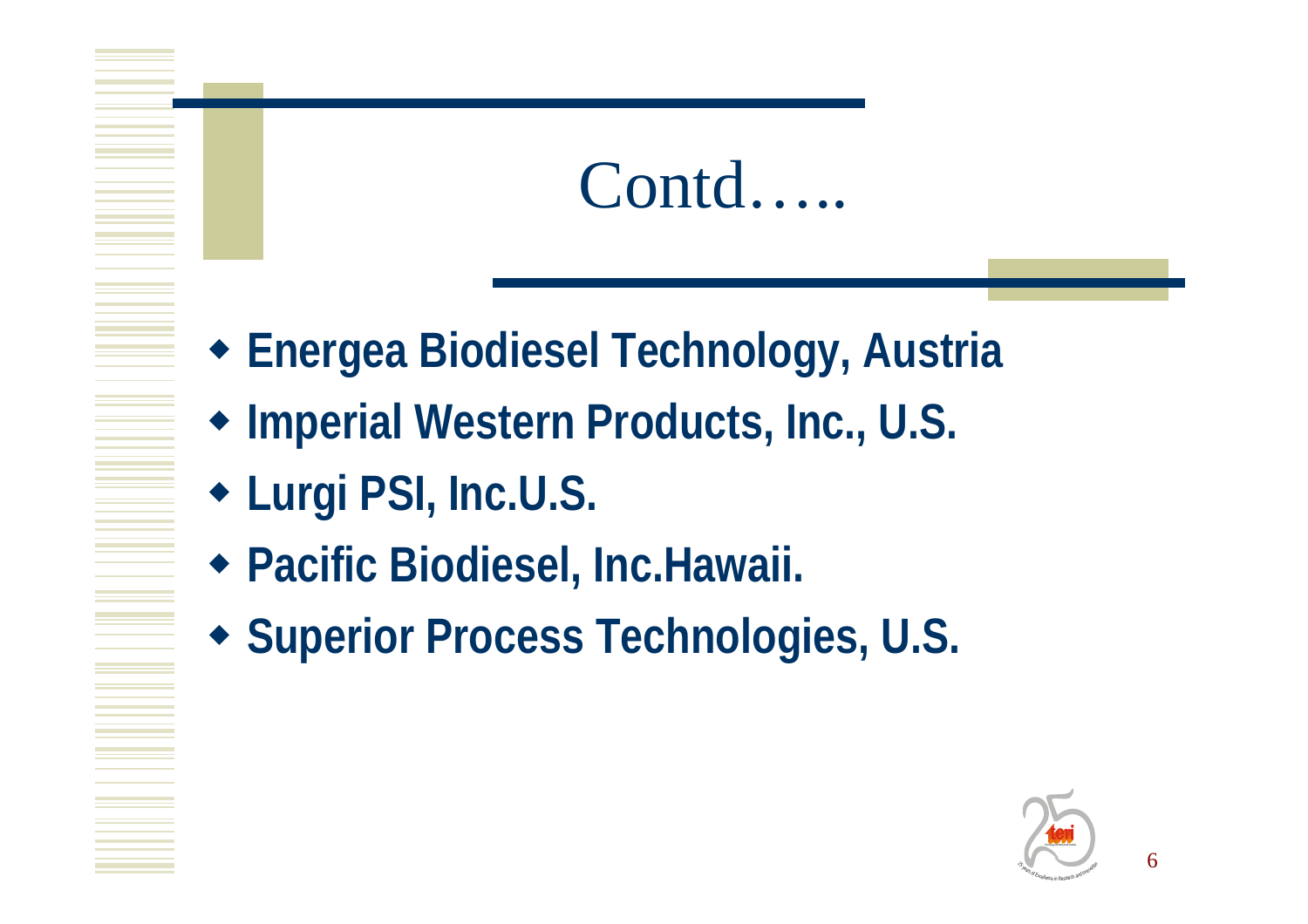# Characteristics of the front runners

- Continuous Plant, Capable of processing wide range of feedstocks, byproduct recovery
- Could process oil with higher free fatty acid content
- Large Capacity and meeting ASTM, DIN standards

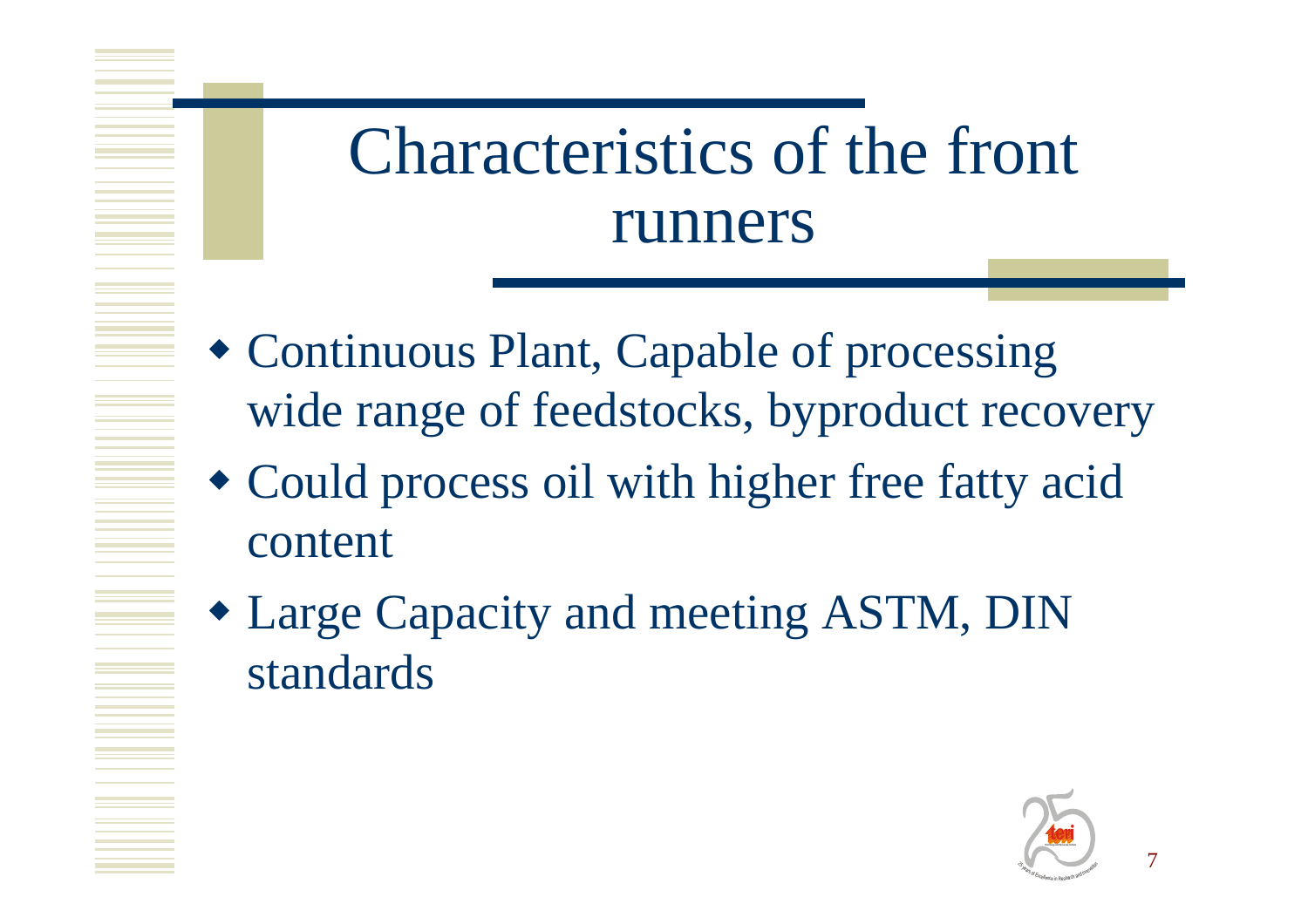Indian Scenario Technology Providers

- Energea, Lurgi, Novamont, Comprimo, Vogel and Noot etc..
- IICT Hyderabad, IIP Dehradun, Punjab University, IITs, CSMCRI, Tamilnadu University, Oil India Limited etc.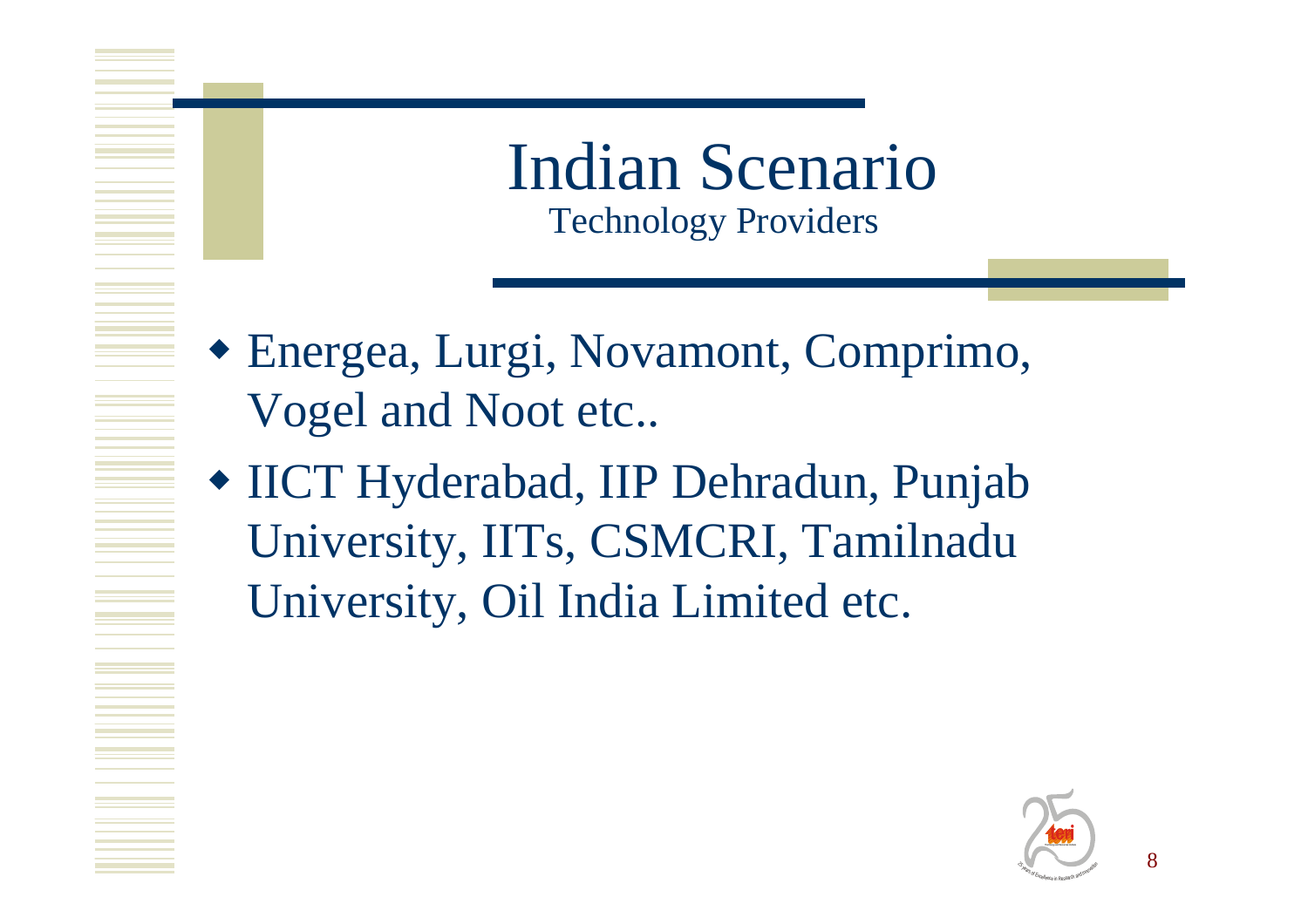# **INDIAN PLAYERS**

| <b>Institutes</b>                                                      | Capacity                                       | <b>Type of Operation</b> |
|------------------------------------------------------------------------|------------------------------------------------|--------------------------|
| IIT Delhi, Delhi College of Engineering                                | 5,10,50, 100 litres per day                    | <b>Batch</b>             |
| <b>NOVOD Board</b>                                                     | 60 litre per day                               | <b>Batch</b>             |
| <b>CBDA</b>                                                            | 1 KL per day                                   | <b>Batch</b>             |
|                                                                        |                                                |                          |
| Department of Bio-energy, Tamil Nadu<br><b>Agricultural University</b> | 250 litres per day                             | <b>Batch</b>             |
| <b>Central Salt and Marine Research Institute</b><br>(CSMCRI)          | 250 litres per day                             | <b>Batch</b>             |
| <b>Central Salt and Marine Research Institute</b><br>(CSMCRI)          | 1000 litres per day                            | <b>Batch</b>             |
| Southern Railways                                                      | 1 ton per day                                  | <b>Batch</b>             |
| Oil India                                                              | 24 MT per day                                  | <b>Batch</b>             |
| IIP - Dehradun, IOCL, IISC                                             | 300 MT per day, 30 MT per day, 5<br>MT per day | <b>Batch</b>             |

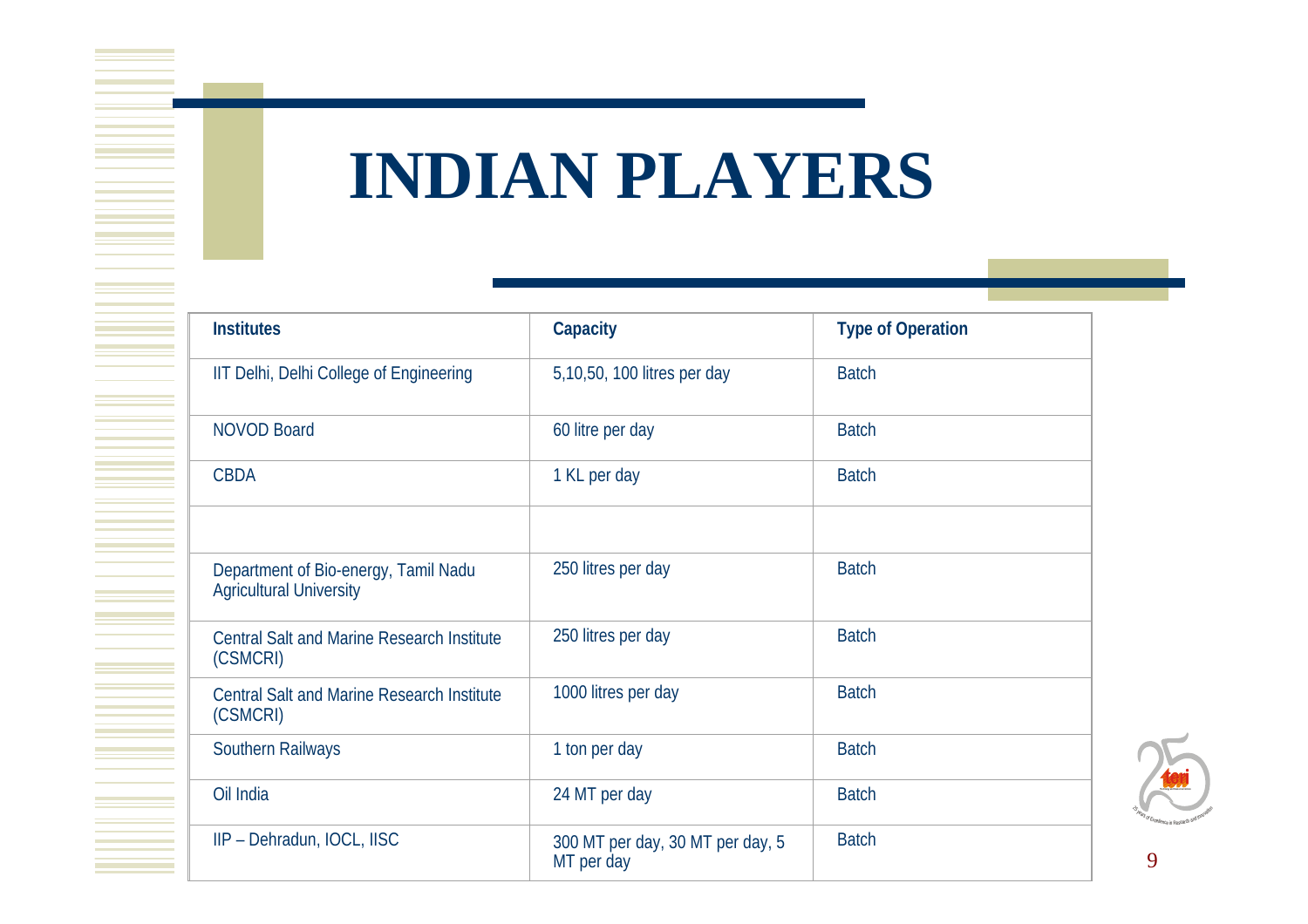# Technology Characteristics

- Base Catalyzed
- Acid Catalyzed
- Non Alkaline
- Can deal with FFA (Free Fatty Acid) levels of 1% 6%
- Temperature is in the scale of  $60 70$  degree **Celsius**
- Pressure is higher than normal atmospheric pressure

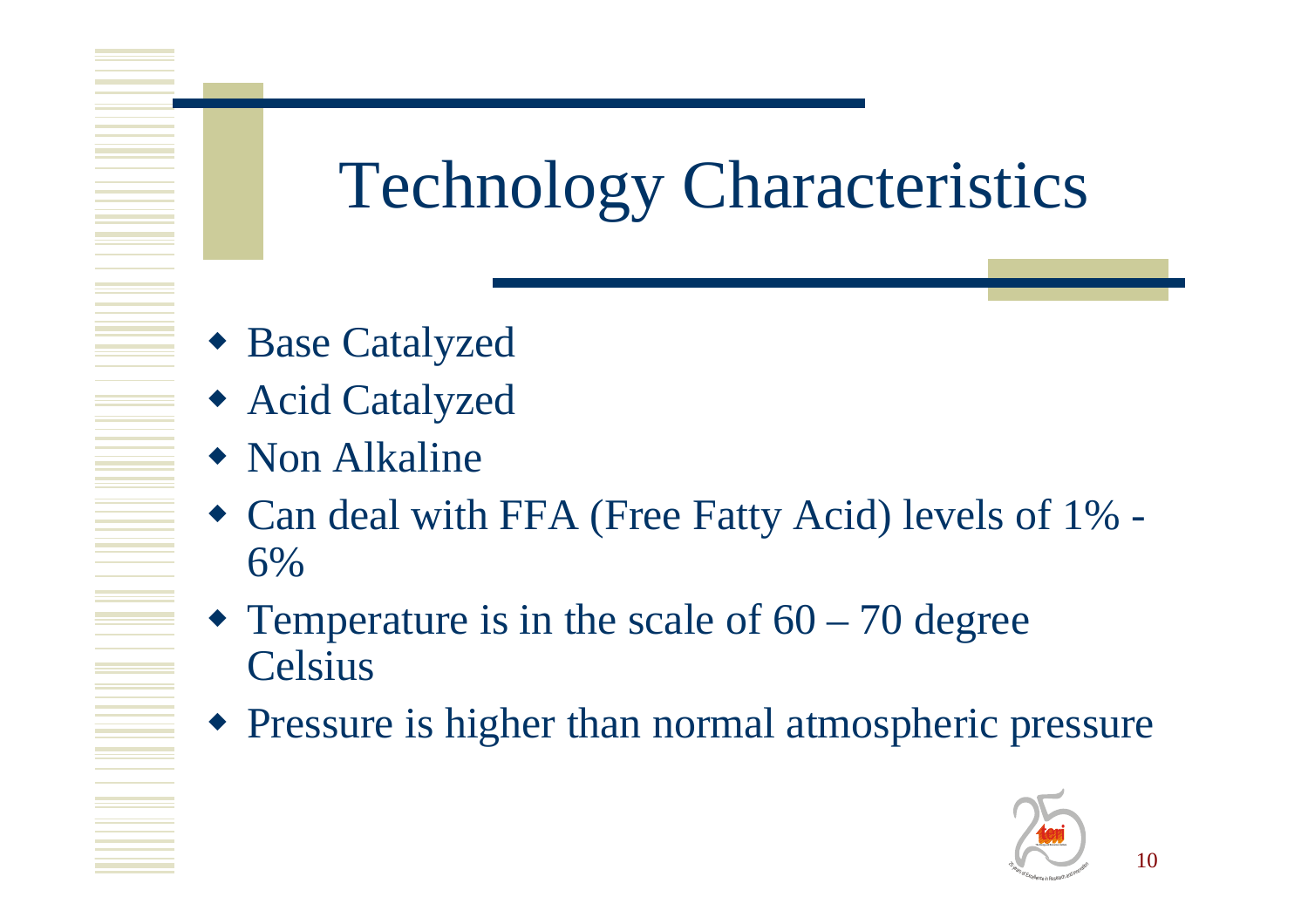# Technology Characteristics

#### **Type - I**

- Oil Pretreatment to transesterification and conversion to crude glycerin and biodiesel
- Crude Glycerin and Biodiesel then refined
- Methanol is recovered and reused

#### **Type – I I**

- Esterification and Transesterification followed by methanol recovery
- Phase Seperation seperating biodiesel and glycerine

11

**Energy and Resources Institute**

in Research and Innovation

 $\frac{1}{3}$  years of Excellence

Glycerine Refining giving rise to glycerine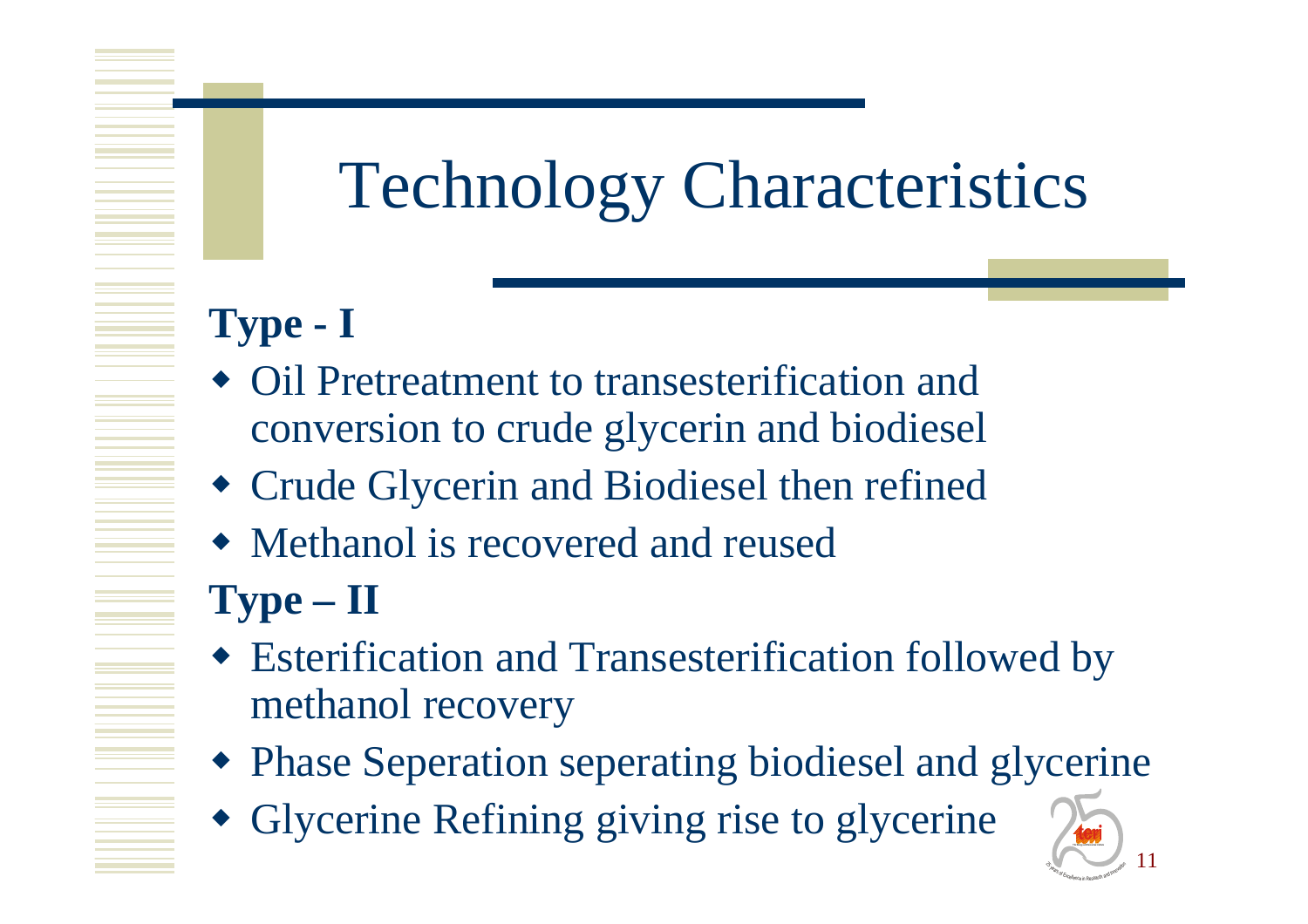# **Technology Characteristics**

### $Type - III$

- Optional removal of FFA
- Solvent Addition
- Transesterification
- Glycerine and Biodiesel purification and seperation
- Solvent Seperation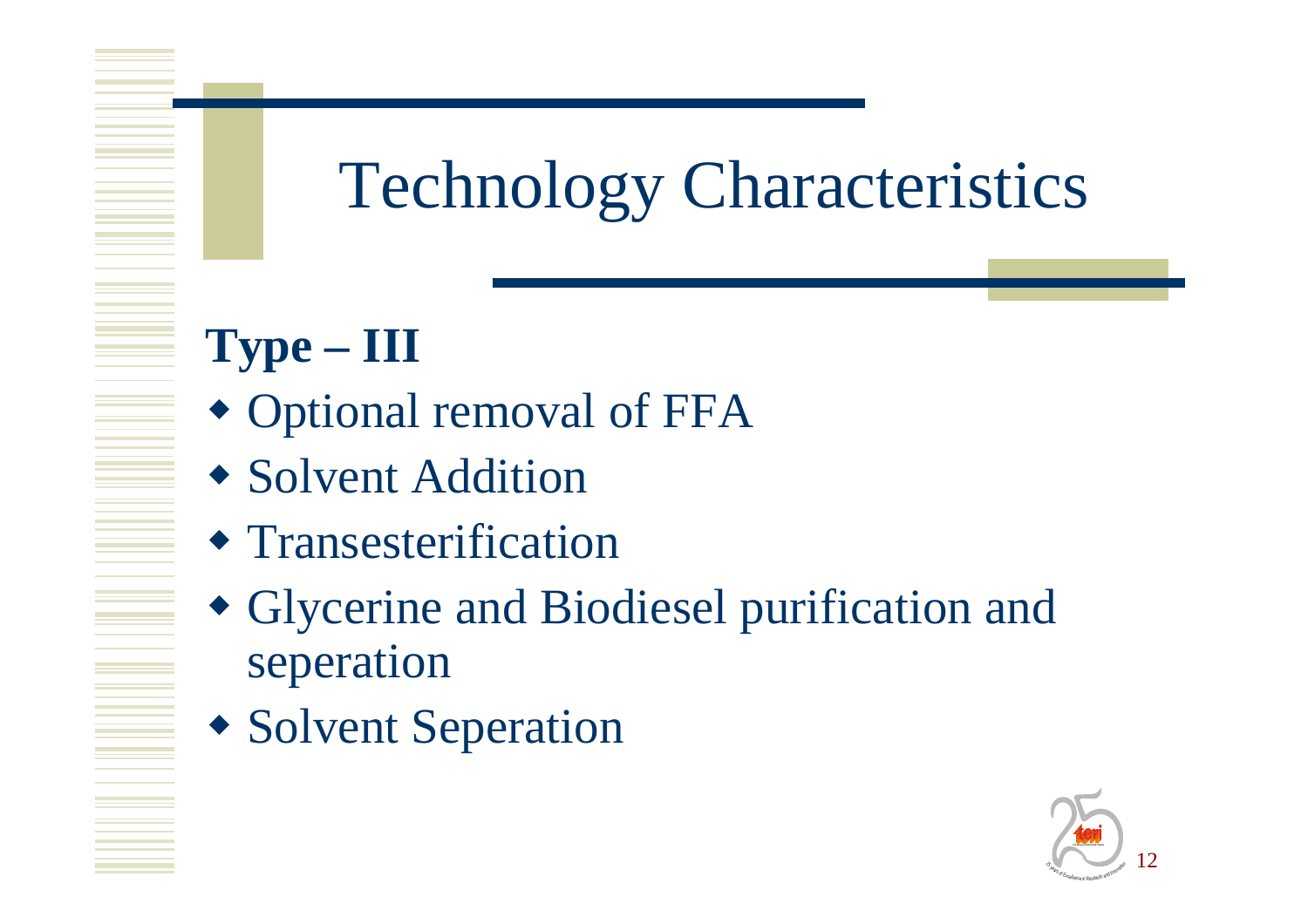# Challenges

- Technology development to treat any undissolved pellets of KOH left in alcohol
- Technology development which would allow separation of glycerol and reduction of formation of soap
- Commercial, Viable UpScaling of production of biodiesel treating the average high content of FFA (>2%) in Indian Feedstocks for Biodiesel production like Jatropha Oil, Pongamia Oil, Mahua, Pilu, Sal, Nahor, Kokam, Kamala, Rubber Seed through a continuous process of transesterification  $\sigma_{\rm Fens}$ d Excellence

<sup>i</sup>n Researc<sup>h</sup> an<sup>d</sup> <sup>I</sup>nnovatio<sup>n</sup>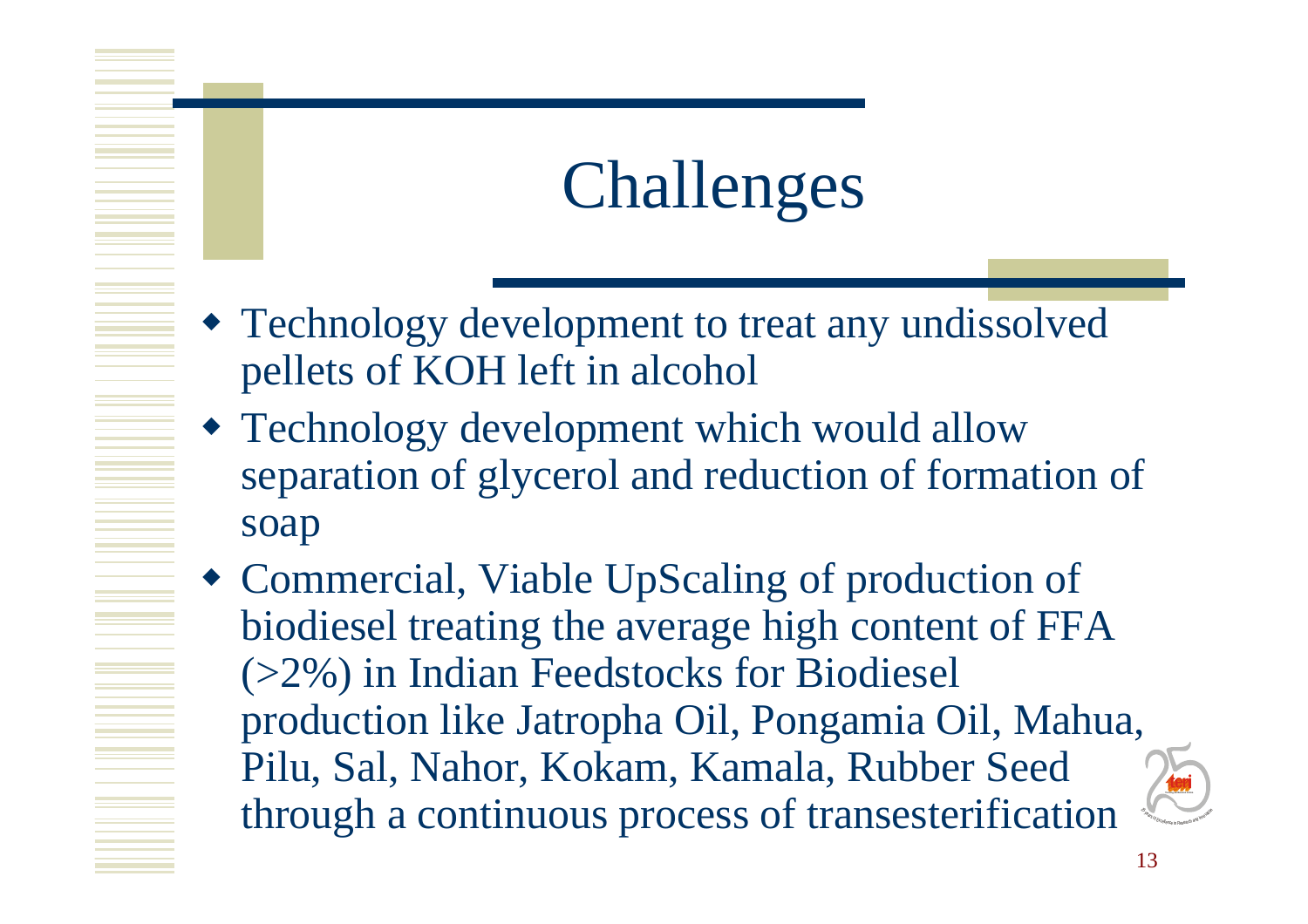## Continued

- Complete removal of alcohol, catalyst, water, soaps, glycerine, unreacted and partially reacted triglycerides and free fatty acids
- Technology development for processing large variety of raw and refined vegetable oils with low effluent generation and adaptable to large range of production capacities
- ♦ Heterogeneous Trans-esterification Process
- Development of additives for Bio-diesel-Diesel blends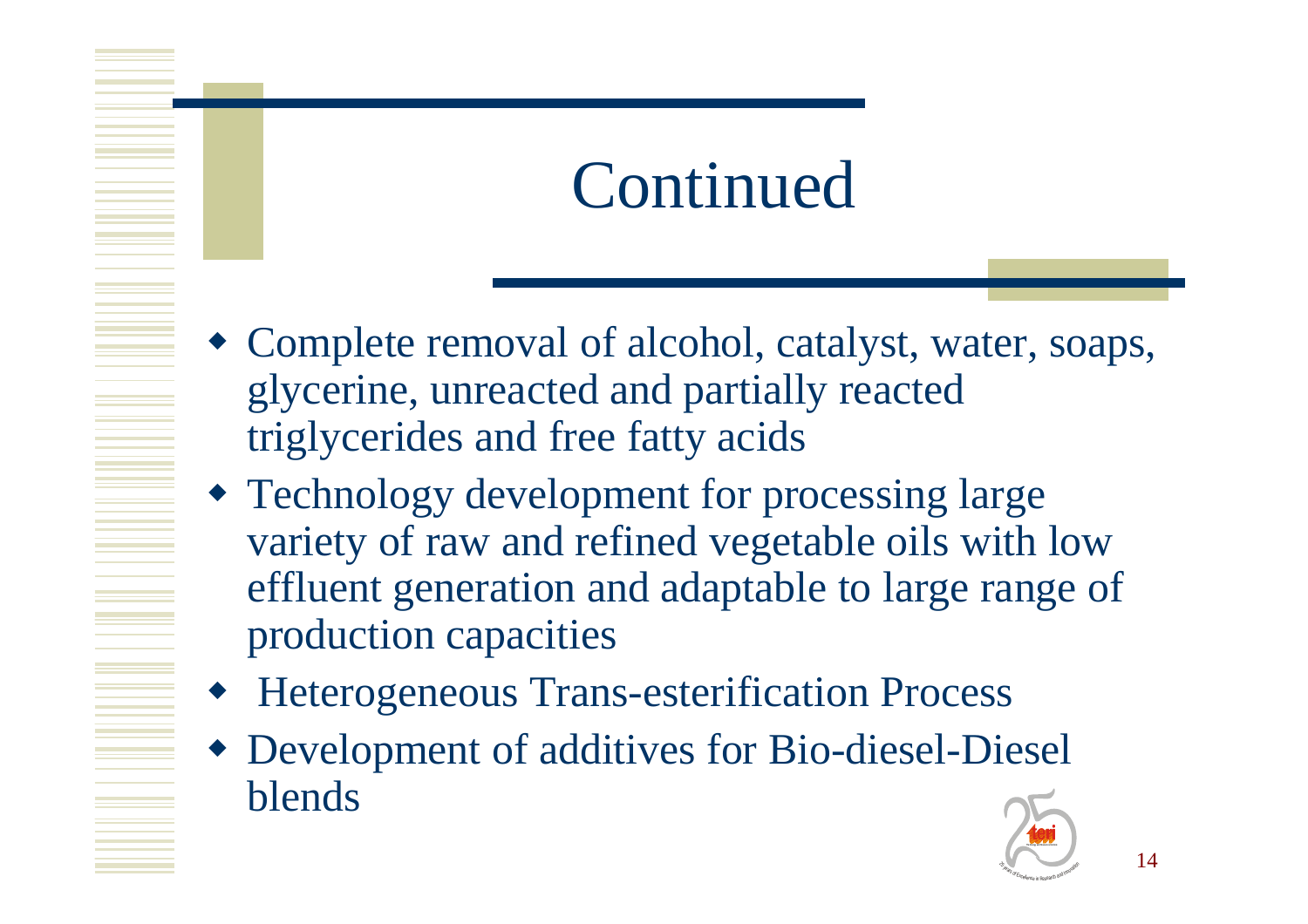# Way Ahead

- Development of Solid Acid Catalysis technique of transesterification
- Development of Lipase Catalyzed (Enzyme Catalyzed) process
- Continuous deglycerolization
- Non Ionic Base Catalyzed Process